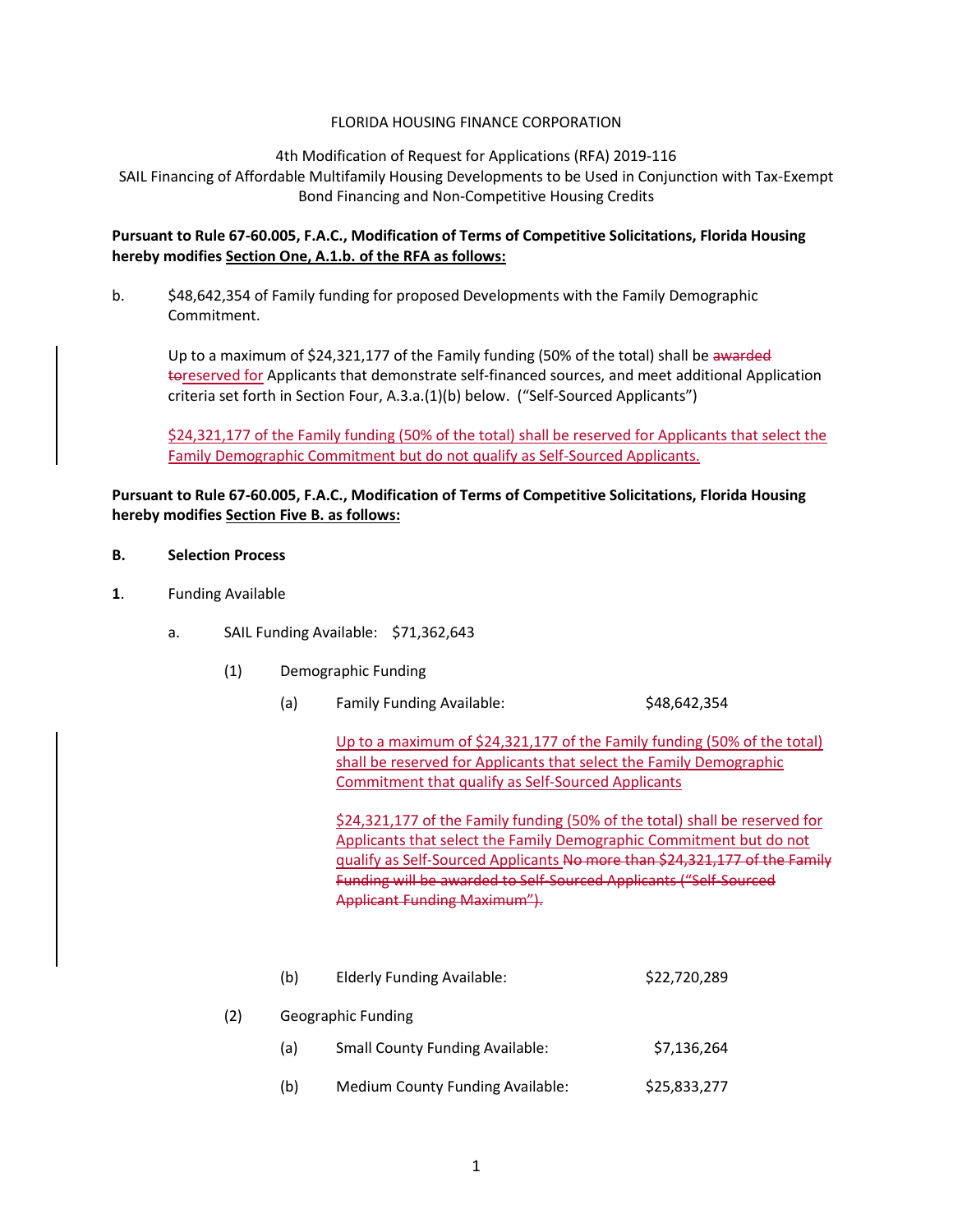(c) Large County Funding Available: \$38,393,102

b. Funding Tests

Applications will only be selected for funding if there is enough SAIL funding available in both the applicable SAIL Geographic Category (SAIL Geographic Funding Test) and the SAIL Demographic Category (SAIL Demographic Funding Test) to fund the Applicant's Total SAIL Request Amount (i.e., the Applicant's Eligible SAIL Request Amount plus the Applicant's Eligible ELI Loan Request Amount).

Additional criteria considered for Family Developments to meet the SAIL Demographic Funding Test

(1) Funding Available

Up to a maximum of \$24,321,177 of the Family Funding will be reserved for Applicants that qualify as Self-Sourced Applicants ("Self-Sourced Applicant Family Funding").

\$24,321,177 of the Family Funding will be reserved for Applicants that select the Family Demographic Commitment but do not qualify as Self-Sourced Applicants ("Non-Self-Sourced Applicant Family Funding").

The Self-Sourced Applicant Family Funding and Non-Self-Sourced Applicant Family Funding will remain part of the SAIL Demographic Funding Test until the Family Funding Merge described in 5.d. below.

- (2) Additional SAIL Demographic Funding Test requirement for Family Developments used prior to Family Funding Merge described in 5.d. below.
	- (a) Non-Self-Sourced Family Applications

In addition to the SAIL Geographic Funding Test and SAIL Demographic Funding Test criteria stated above, in order for a Non-Self-Sourced Family Application to be selected for funding, there must be enough SAIL funding available in the Non-Self-Sourced Applicant Family Funding to fund the Applicant's Total SAIL Request Amount (i.e., the Applicant's Eligible SAIL Request Amount plus the Applicant's Eligible ELI Loan Request Amount).

(b) Self-Sourced Family Applications

In addition to the SAIL Geographic Funding Test and SAIL Demographic Funding Test criteria stated above, in order for a Self-Sourced Application to be selected for funding, there must be enough SAIL funding available in the Self-Sourced Applicant Family Funding to fund the Applicant's Total SAIL Request Amount (i.e., the Applicant's Eligible SAIL Request Amount plus the Applicant's Eligible ELI Loan Request Amount).

In addition, with regard to Self-Sourced Applicants, the Demographic Funding Test will be considered met if the Application considered for funding is from a Self-Sourced Applicant and the Application's total SAIL request amount (SAIL plus ELI Funding) plus the SAIL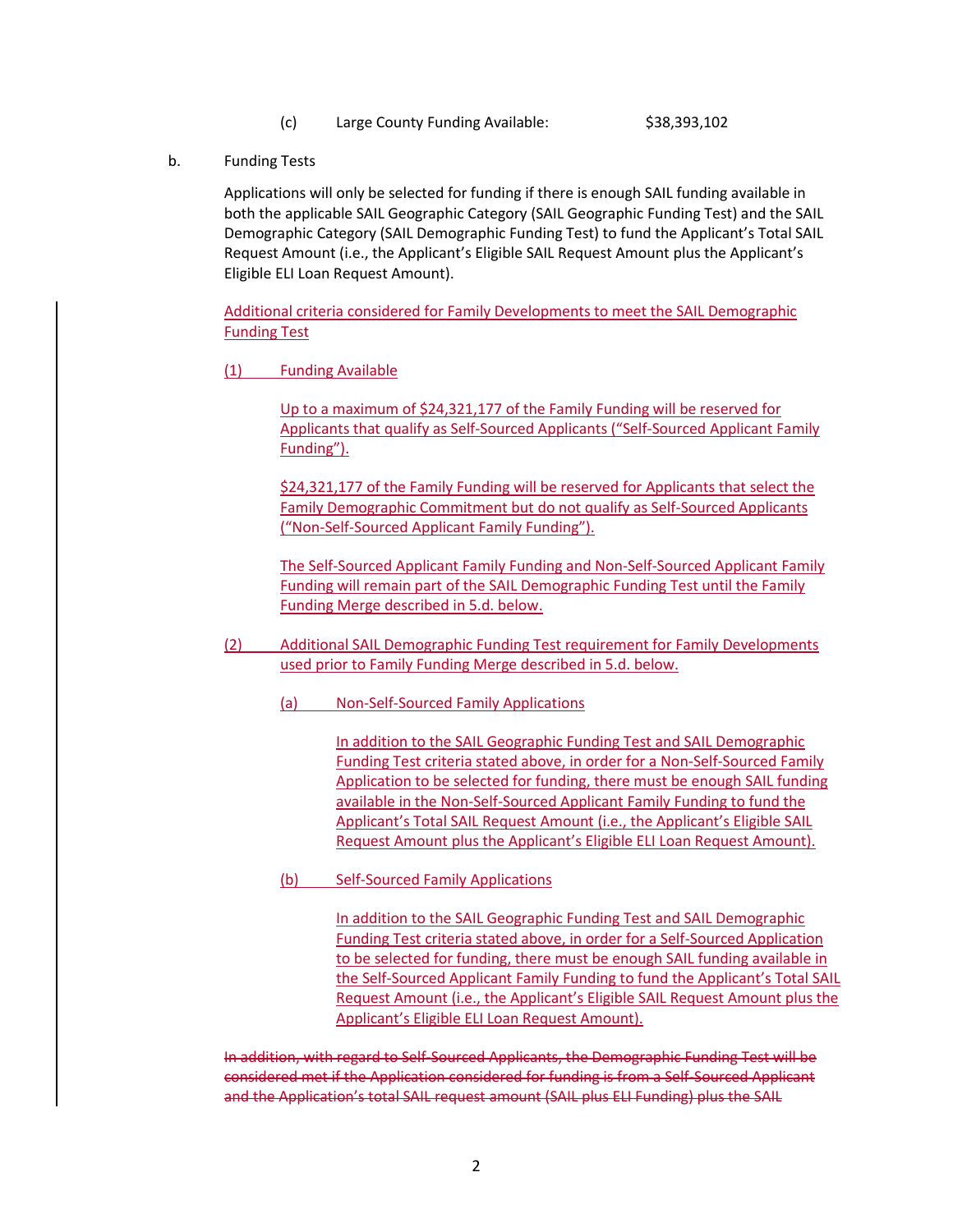awarded to any other Self-Sourced Applicants is less than the Self-Sourced Applicant Funding Maximum.

For purposes of the Funding Tests, SAIL Geographic Funding Test refers to the availability of SAIL funding for Large County, Medium County, and Small County Applications to fully fund the Applicant's Total SAIL Request Amount and SAIL Demographic Funding Test refers to the funding available for Elderly Applications (i.e., Applications with the Demographic of Elderly (ALF or Non-ALF) and Family Applications (i.e., Applications with the Demographic of Family) to fully fund the Applicant's Total SAIL Request Amount. The funding available in each SAIL Geographic Category and SAIL Demographic Category is outlined above. SAIL funds tentatively awarded to an Application will be deducted from the funds available within the applicable SAIL Geographic Category and the applicable SAIL Demographic Category. An Application will only be selected for funding if both the SAIL Geographic Funding Test and the SAIL Demographic Funding Test (the Funding Tests) are met.

### **2. County Award Tally**

As each Application is selected for tentative funding, the county where the proposed Development is located will have one Application credited towards the County Award Tally. The Corporation will prioritize eligible unfunded Applications that meet the Funding Test and are located within counties that have the lowest County Award Tally above other eligible unfunded Applications with a higher County Award Tally that also meet the Funding Test, even if the Applications with a higher County Award Tally are higher ranked.

### **3. Goals**

- One Elderly, New Construction Application located in a Large County
- Three Family, New Construction Applications located in a Large County, with a preference that at least one two Applications isare from a-Self-Sourced Applicants.
- One Elderly, New Construction, Application located in a Medium County
- Two Family, New Construction, Application located in a Medium County, with a preference that at least one Application is from a Self-Sourced Applicant.

For purposes of the funding selection, Applications with the Development Category of New Construction, Redevelopment, with or without Acquisition, will qualify as New Construction Applications and Applications with the Demographic Commitment of Elderly (ALF or Non-ALF) will qualify as Elderly Applications.

### **4. Application Sorting Order**

The highest scoring Applications will be determined by first sorting together all eligible Applications from highest score to lowest score, with any scores that are tied separated in the following order:

a. By the Application's eligibility for the Proximity Funding Preference (which is outlined in Section Four A.5.e. of the RFA) with Applications that qualify for the preference listed above Applications that do not qualify for the preference;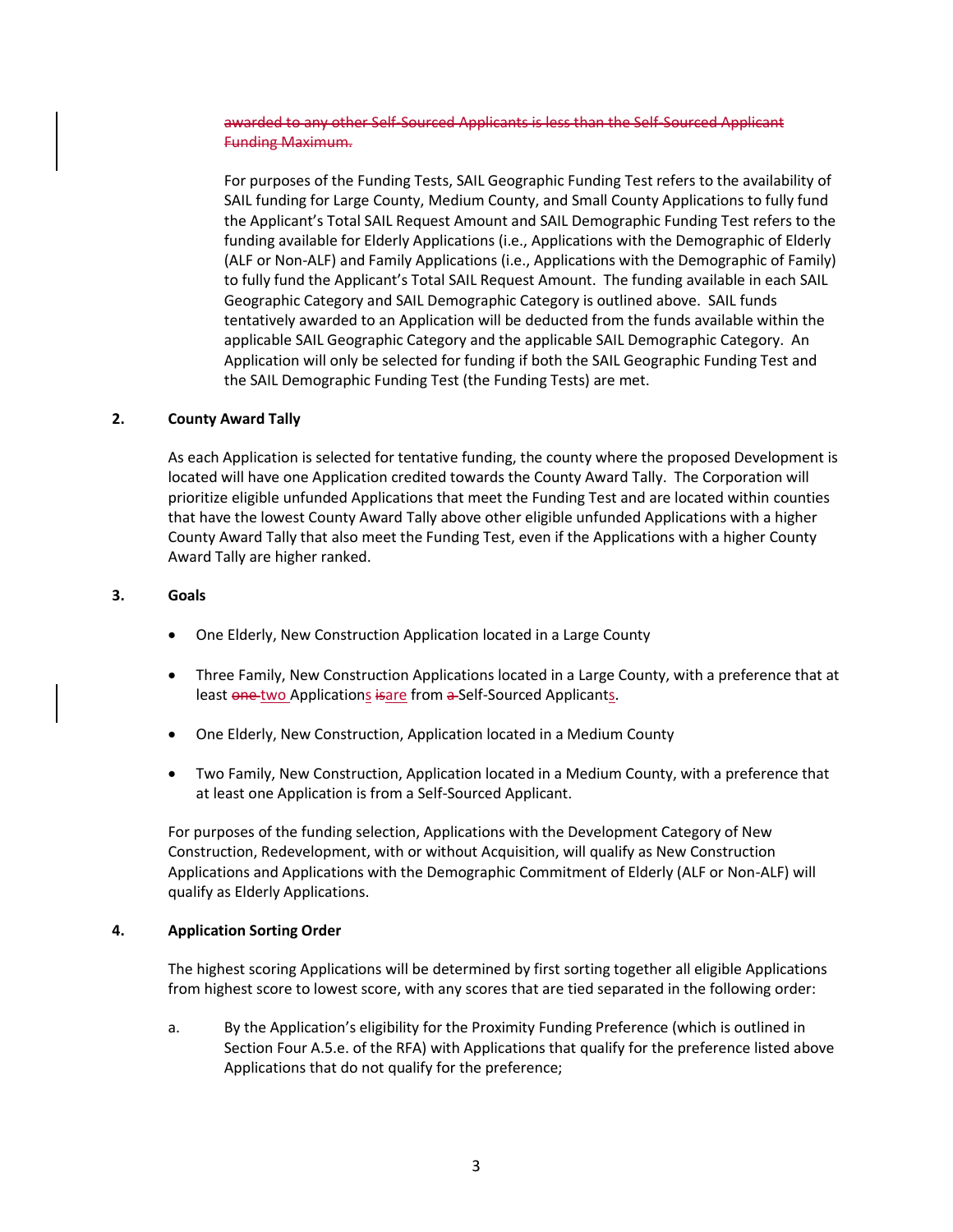- b. By the Application's eligibility for the Per Unit Construction Funding Preference (which is outlined in Section Four A.11.d. of the RFA) with Applications that qualify for the preference listed above Applications that do not qualify for the preference;
- c. Next, by the Application's Leveraging Level number (which is outlined in Item 3. of Exhibit C) with Applications that have a lower Leveraging Level number listed above Applications that have a higher Leveraging Level number;
- d. By the Application's eligibility for the Florida Job Creation Funding Preference which is outlined in Item 4 of Exhibit C of the RFA (with Applications that qualify for the preference listed above Applications that do not qualify for the preference); and
- e. By lottery number, resulting in the lowest lottery number receiving preference.

# **5. The Funding Selection Process**

- a. Goals to fund seven Medium and Large County, New Construction Applications
	- (1) Goal to fund one New Construction Application located in Miami-Dade County and one New Construction Application located in Broward County

The first Application selected for funding will be the highest ranking eligible New Construction Application that is located in Miami-Dade County or Broward County, regardless of the Demographic Commitment or the Applicants' status as a Self-Sourced Applicant or Non-Self-Sourced Applicant selected.

If the first Application selected for funding was an Elderly Application located in Miami-Dade County, the second Application will be the highest-ranking Family Application located in Broward County, with a preference that it be a Self-Sourced Application located in Broward County. If the first Application selected for funding was an Elderly Application located in Broward County, the second Application will be the highest-ranking Family Application located in Miami-Dade County, with a preference that it be a Self-Sourced Application located in Miami-Dade County. If the first Application selected for funding was a Family Application located in Miami-Dade County, the second Application will be the highest-ranking Application located in Broward County, regardless of the Demographic Commitment, with a preference that it be a Self-Sourced Family Application located in Broward County. If the first Application selected for funding was a Family Application located in Broward County, the second Application will be the highest-ranking Application located in Miami-Dade County, regardless of the Demographic Commitment, with a preference that it be a Self-Sourced Family Application located in Miami-Dade County.

(2) Goal to fund one Elderly, Large County, New Construction Application

This goal will be met under the following circumstances:

(a) If neither of the Applications selected to meet the goal described in (1) above are Elderly Applications, the highest-ranking eligible Elderly, Large County, New Construction Applications will be selected for funding, subject to the County Award Tally and both Funding Tests.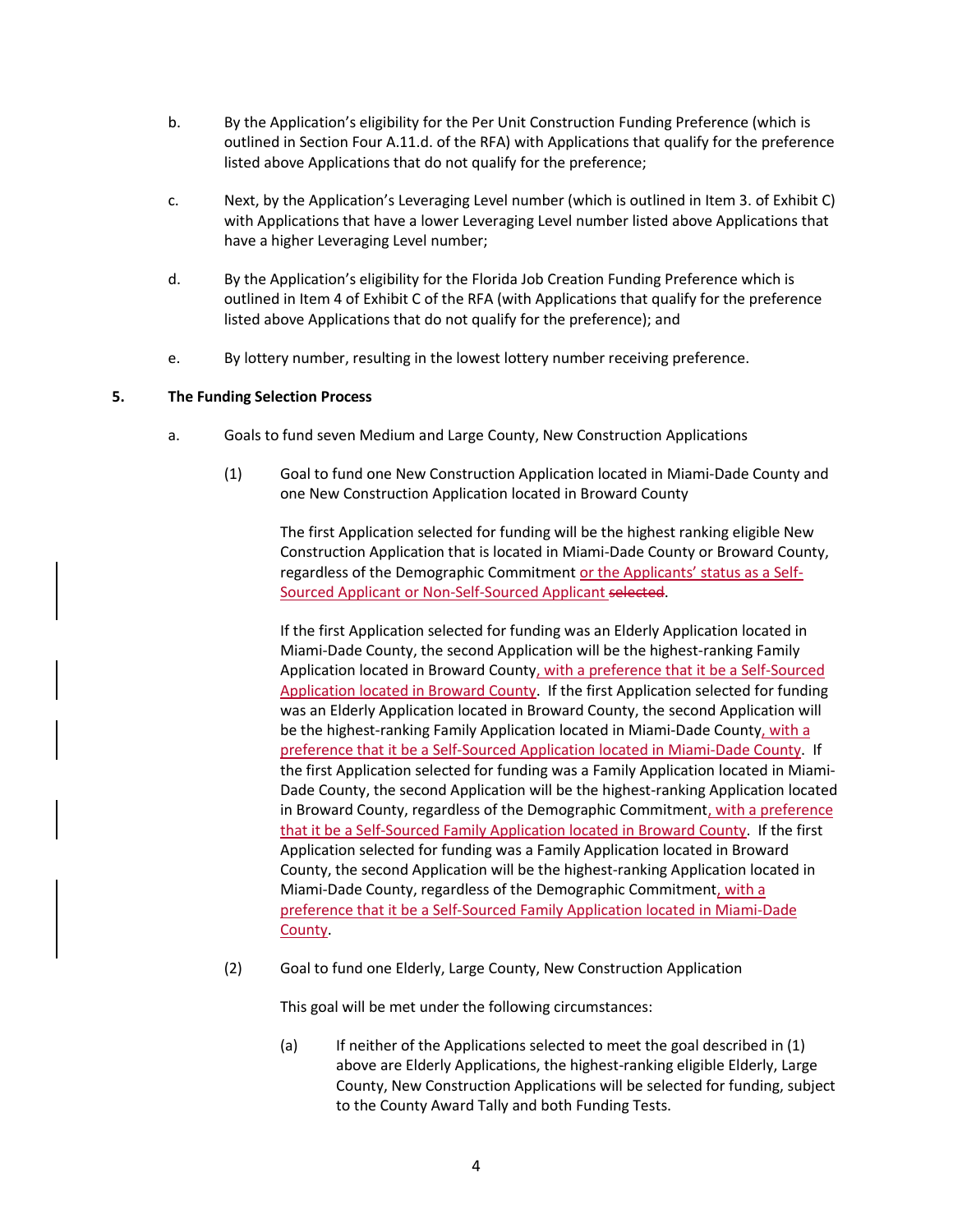- (b) If at least one of the Applications selected to meet the goal described in (1) above are is an Elderly Applications, this goal will be considered to be met without selecting any additional Applications.
- (3) Goal to Fund Three Family, Large County, New Construction Applications

This goal will be met under the following circumstances:

- (a) If one of the two or both of the Applications selected to meet the goal described in (1) above is a Family Application, that Application(s) will count towards this goal. To meet this goal, the two additional Family, Large County, New Construction Applications will be selected using the following process:
- If the Application selected to meet the goal described in (1) above is not from a Self-Sourced Applicant, the first of the two additional Applications will be the highest-ranking Family, Large County, New Construction Self-Sourced Application(s) from a Self-Sourced Applicantwill be selected, if any, subject to the County Award Tally and both Funding Tests, until this goal is met. If the goal could not be met because there were not enough eligible unfunded Self-Sourced Applications that could meet this goal, Tthen the highest-ranking Family, Large County, New Construction Non-Self-Sourced Application(s) will be selected, regardless of whether the Application from a Self-Sourced Applicant, subject to the County Award Tally and both Funding Tests, until this goal is met.

If at least one of the Applications selected to meet the goal described in (1) above is from a Self-Sourced Applicant or if there are no Applications from a Self-Sourced Applicant that can meet this goal, the two additional Applications will be the highest-ranking Family, Large County, New Construction Applications, regardless of whether the Application is from a Self-Sourced Applicant, subject to the County Award Tally and both Funding Tests.

(b) If both of the Applications selected to meet the goal described in (1) above are Family Applications, both Applications will count towards this goal. To meet this goal, one additional Family, Large County, New Construction Application will be selected using the following process:

If neither Application selected to meet the goal described in (1) above is from a Self-Sourced Applicant, the additional Application will be the highest-ranking Family, Large County, New Construction Application from a Self-Sourced Applicant, if any, subject to the County Award Tally and both Funding Tests.

If at least one of the Applications selected to meet the goal described in (1) above is from a Self-Sourced Applicant or if there are no Applications from a Self-Sourced Applicant that can meet this goal, the additional Application will be the highest-ranking Family, Large County, New Construction Application, regardless of whether the Application is from a Self-Sourced Applicant, subject to the County Award Tally and both Funding Tests.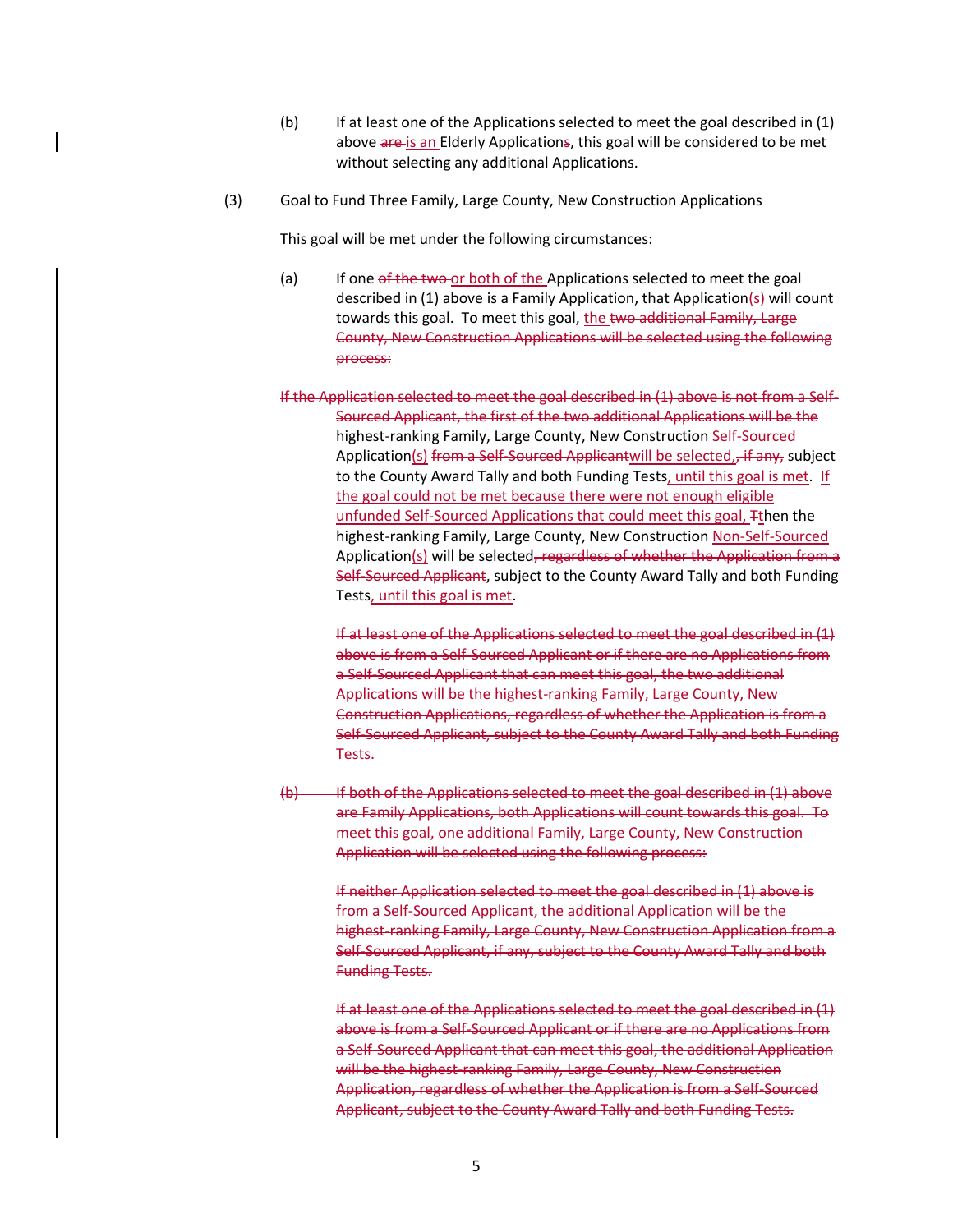(4) Goal to Fund one Elderly, Medium County, New Construction Application

The Application selected for funding will be the highest ranking eligible Elderly, Medium County, New Construction Application subject to the Funding Tests.

(5) Goal to Fund two Family, Medium County, New Construction Applications

The first Application selected for funding will be the highest-ranking eligible Family, Medium County, New Construction Application from a Self-Sourced Applicant, subject to the County Award Tally and Funding Tests.

After the selection of the Application from a Self-Sourced Applicant or if there are no Applications from a Self-Sourced Applicant that can meet this goal, the additional Application(s) selected to meet this goal will be the highest-ranking Family, Medium County, New Construction Application(s), regardless of whether the Application(s) is from a Self-Sourced Applicant, subject to the County Award Tally and both Funding Tests.

b. Family or Elderly (ALF or Non-ALF) Small County Applications

The highest ranking eligible unfunded Family or Elderly (ALF or Non-ALF) Small County Applications, regardless of the Development Category or the Applicants' status as a Self-Sourced Applicant or Non-Self-Sourced Applicant, will be selected for funding, subject to the Geographic and Demographic Funding Tests and the County Award Tally.

If funding remains and none of the eligible unfunded Small County Applications can meet both of the Funding Tests, or if there are no eligible unfunded Small County Applications, the remaining Small County Geographic funding will be allocated to the Medium County Geographic Category and to the Large County Geographic Category on a pro-rata basis based on the geographic distribution adjusted to meet the requirements of Section 420.5087, F.S.

c. Family or Elderly (ALF or Non-ALF) Medium County Applications

First, t<sub>The highest ranking eligible unfunded Family or Elderly (ALF or Non-ALF) Medium</sub> County Self-Sourced Applications, regardless of the Development Category, will be selected for funding, subject to the Geographic and Demographic Funding Tests and the County Award Tally.

If funding remains and none of the eligible unfunded Family Medium County Self-Sourced Applications can meet both of the Funding Tests, the highest ranking eligible unfunded Family or Elderly (ALF or Non-ALF) Medium County Applications, regardless of the Development Category, will be selected for funding, subject to the Geographic and Demographic Funding Tests and the County Award Tally.

If funding remains and none of the eligible unfunded Medium County Applications can meet both of the Funding Tests, or if there are no eligible unfunded Medium County Applications, the remaining Medium County Geographic funding will be allocated to the Large County Geographic Category.

d. Family or Elderly (ALF or Non-ALF) Large County Applications